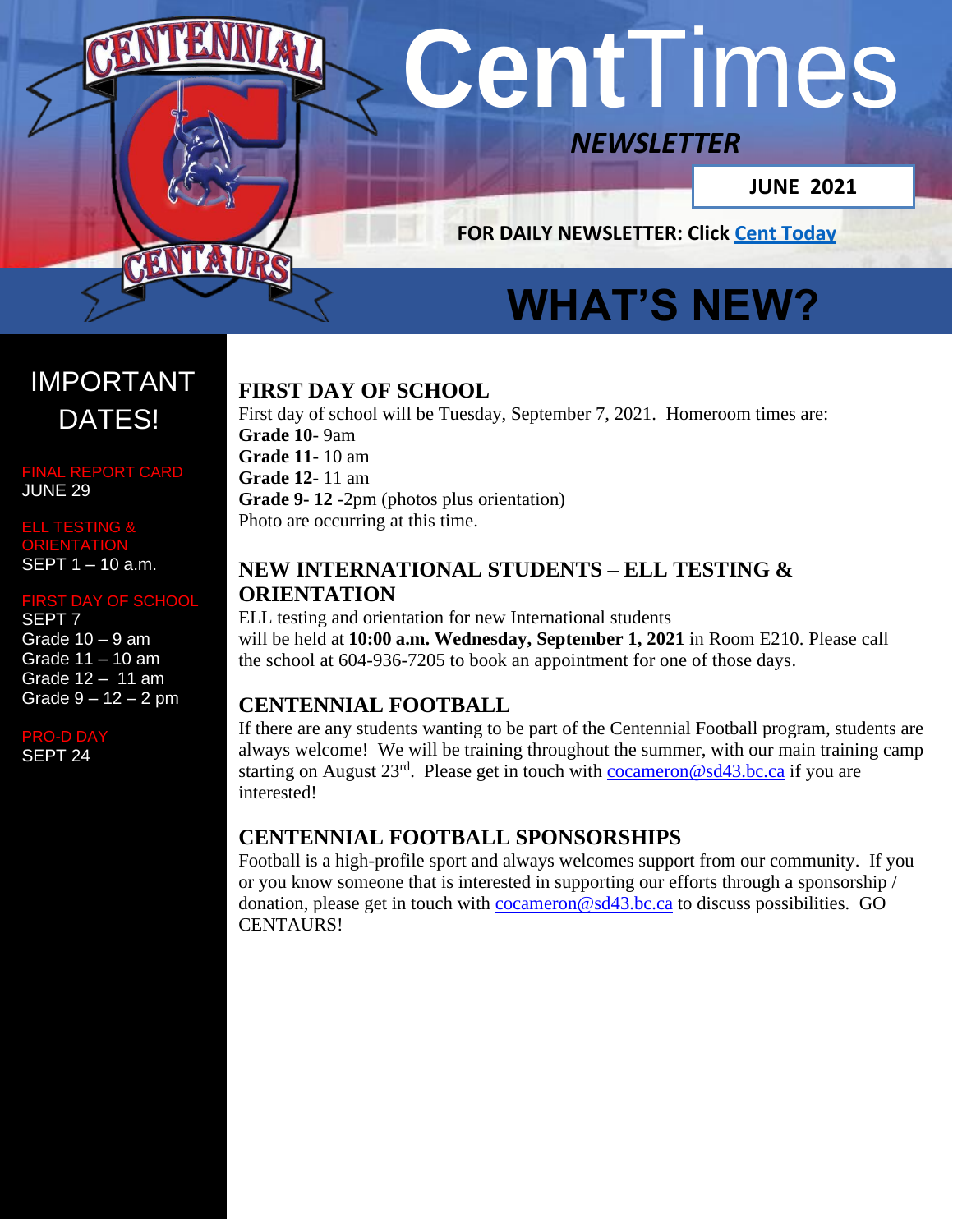#### **NEWS FROM THE CAREER CENTRE**

#### **[DISTRICT AUTHORITY AWARD INFORMATION](https://www2.gov.bc.ca/gov/content/education-training/k-12/administration/program-management/district-authority-scholarships-allocation-reporting)**

**Students who received a letter from the Board Office can review the following details:**

- Winners are not confirmed until the Ministry establishes that eligibility requirements have been met after August 31, 2020
- Winners will be notified, and vouchers will be issued by the Ministry in October 2021
- Winners can also view whether a voucher has been issued by logging into the [StudentTranscriptService](https://www2.gov.bc.ca/gov/content/education-training/k-12/support/transcripts-and-certificates)
- Winners will receive their cheques after they have returned their verified voucher or supporting documents to the Ministry for [redemption](https://www2.gov.bc.ca/gov/content/education-training/k-12/support/scholarships/provincial-scholarships/using-a-scholarship#redeem)

If you have any additional questions or concerns, please contact [Scholarships@gov.bc.ca.](mailto:Scholarships@gov.bc.ca)

#### **GRADS - DID YOU WIN A SCHOLARSHIP, BURSARY OR AWARD?**

Thank your donor! – Please forward all thank you letters to the District Board Office to the attention of: **Joy Marsh**

Assistant to Assistant Superintendents School District No. 43 (Coquitlam) 550 Poirier St., Coquitlam, BC V3J 6A7 Or email it to [jmarsh@sd43.bc.ca.](mailto:jmarsh@sd43.bc.ca) Ms. Marsh will send it to your donor for you if you were not given a specific address in your scholarship letter of where to send it.

#### **SPRING SCHOLARSHIPS**

We encourage grade 12's to continue visiting the online career centre/Scholarships throughout June. **<http://bitly.ws/3F9g>**

#### **THANK YOU TO OUR DONORS WHO PROVIDED THE FOLLOWING SUPPORT FOR THE GRADUATING CLASS OF 2021:**

Abegail Smythe Memorial Award Angela Boddez Artona Fund Award BC Ministry of Education C.W. MacKenzie Memorial Fund Canadian Federation of University Women's Bursary Centennial Cam McKenzie Principal's Trophy Centennial Humanitarian Award Centennial PAC Awards Centennial Secondary School Merit Award Coquitlam Mayors Award Coquitlam Optimist Club (Robert Simms Memorial) Coquitlam Retired Teachers Association Scholarship Coquitlam Teachers Association Awards and Bursaries Djavin Bowen Memorial Arts Award

Emily Carr Arts Award Frank Shepherd Award (Education) Gary Scott Memorial Scholarship Geoff McElgunn Scholarship Governor General Bronze Medal Hamber Foundation Award John G. Windsor Memorial Scholarship Marge Wight Memorial Scholarship Fund Maxine and Gordon Wilson Resiliency Award and Bursary Rise CPA Entrepreneurial Spirit Award Simon Terry Memorial Award Steve Trasolini Memorial Award Terry Lehto Memorial Award Tyler Lunn Memorial Award Wilson Family Scholarships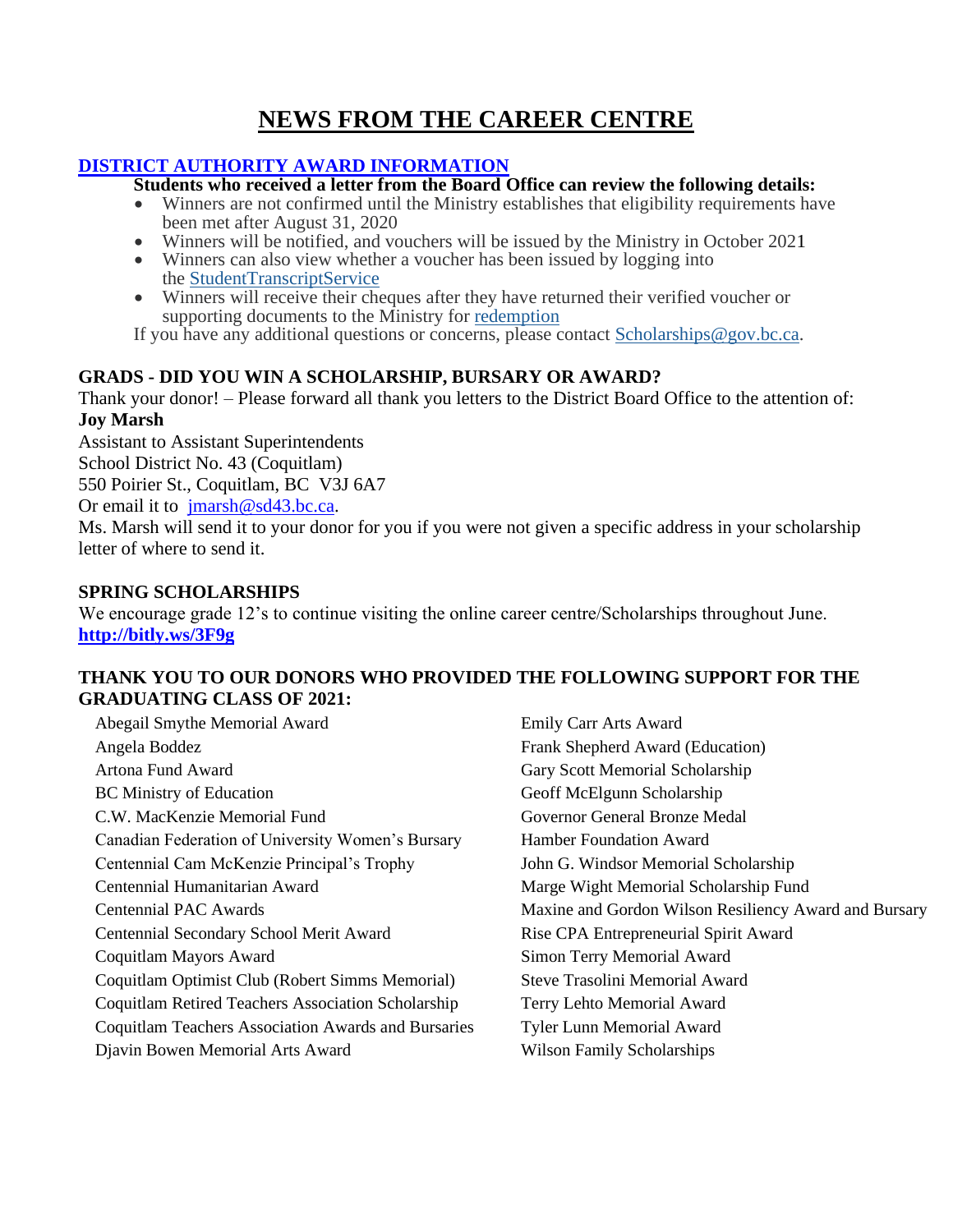### **School District No. 43 (Coquitlam)**

#### School Calendar 2021-22

| <b>Designation</b>                                         | Date(s)           |
|------------------------------------------------------------|-------------------|
| <b>Schools Open</b>                                        | Tuesday, Sept 7   |
| Pro D Day                                                  | Friday, Sept 24   |
| <b>Thanksgiving Day</b>                                    | Monday, Oct 11    |
| Pro D Day                                                  | Friday, Oct 22    |
| Remembrance Day                                            | Thursday, Nov 11  |
| Schools close for Winter vacation (last<br>day in session) | Friday, Dec 17    |
| Winter vacation period                                     | Monday, Dec 20 -  |
|                                                            | Friday, Dec 31    |
| New Year's Day Stat                                        | Monday, Jan 3     |
| Schools reopen after Winter vacation                       | Tuesday Jan 4     |
| <b>BC Family Day</b>                                       | Monday, Feb 21    |
| Pro D Day                                                  | Friday, Feb 25    |
| Schools close for Spring vacation (last<br>day in session) | Friday, Mar 11    |
| Spring vacation period                                     | Monday, Mar 14 -  |
|                                                            | Friday, Mar 25    |
| Schools re-open after Spring vacation                      | Monday, Mar 28    |
| <b>Good Friday</b>                                         | Friday, Apr 15    |
| <b>Easter Monday</b>                                       | Monday, Apr 18    |
| Pro D Day                                                  | Friday, Apr 22    |
| Victoria Day                                               | Monday, May 23    |
| Last day of school for all students                        | Wednesday, Jun 29 |
| Administrative day                                         | Thursday, June 30 |

\*\* Please note: Two additional school-based non-instructional days will be selected by each school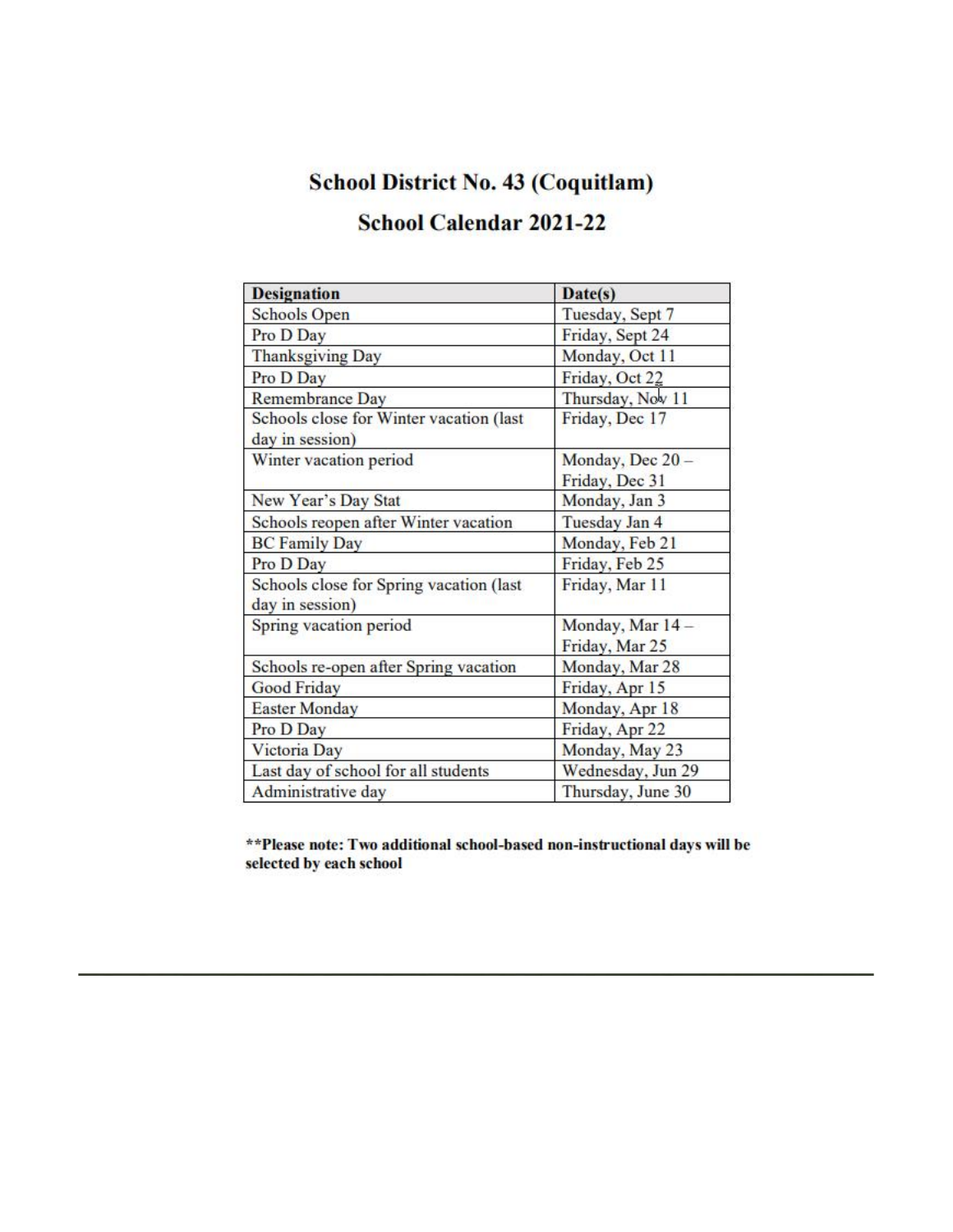| Monday, Tuesday, Thursday, Friday |              | Wednesday  |  |                          |              |            |  |
|-----------------------------------|--------------|------------|--|--------------------------|--------------|------------|--|
| <b>Regular Day Schedule</b>       |              |            |  | <b>Tutorial Schedule</b> |              |            |  |
| <b>PERIOD</b>                     | <b>START</b> | <b>END</b> |  | <b>PERIOD</b>            | <b>START</b> | <b>END</b> |  |
| <b>AM</b>                         | $7:09$ am    | $8:25$ am  |  | <b>AM</b>                | $7:09$ am    | $8:25$ am  |  |
| 1                                 | 8:25 am      | $9:44$ am  |  | <b>TUTORIAL</b>          | $8:25$ am    | $9:34$ am  |  |
| $\overline{2}$                    | 09:47 am     | $11:09$ am |  | 1                        | $9:35$ am    | $10:38$ am |  |
| 3                                 | $11:13$ am   | 12:31 pm   |  | 2                        | $10:41$ am   | $11:47$ am |  |
| 4                                 | 12:35 pm     | $1:54$ pm  |  | 3                        | $11:51$ am   | 12:53 pm   |  |
| 5                                 | $1:57$ pm    | $3:15$ pm  |  | 4                        | 12:57 pm     | $2:00$ pm  |  |
| <b>PM</b>                         | $3:15$ pm    | $4:31$ pm  |  | 5                        | $2:03$ pm    | $3:05$ pm  |  |
|                                   |              |            |  | <b>PM</b>                | $3:05$ pm    | $4:21$ pm  |  |

#### **BELL SCHEDUE FOR 2021-2022**

| <b>Early Dismissal</b><br><b>Schedule</b> |              |            |                   | <b>Flex/Assembly Schedule</b> |            |                | <b>Homeroom Schedule</b> |            |  |
|-------------------------------------------|--------------|------------|-------------------|-------------------------------|------------|----------------|--------------------------|------------|--|
| <b>PERIOD</b>                             | <b>START</b> | <b>END</b> | <b>PERIOD</b>     | <b>START</b>                  | <b>END</b> | <b>PERIOD</b>  | <b>START</b>             | <b>END</b> |  |
| <b>AM</b>                                 | $7:09$ am    | $8:25$ am  | AM                | $7:09$ am                     | $8:25$ am  | <b>AM</b>      | $7:09$ am                | $8:25$ am  |  |
| 1                                         | $8:25$ am    | $9:22$ am  | 1                 | $8:25$ am                     | $9:31$ am  | 1              | $8:25$ am                | $9:41$ am  |  |
| $\overline{\mathbf{2}}$                   | $9:26$ am    | $10:24$ am | $\mathbf{2}$      | $9:35$ am                     | $10:41$ am | $\overline{2}$ | $9:45$ am                | $11:01$ am |  |
| 3                                         | $10:28$ am   | $11:26$ am | Flex/<br>Assembly | $10:41$ am                    | $11:49$ am | 3              | $11:05$ am               | 12:21 pm   |  |
| 4                                         | $11:30$ am   | 12:28 pm   | 3                 | $11:49$ am                    | 12:55 pm   | 4              | 12:25 pm                 | $1:41$ pm  |  |
| 5                                         | 12:32 pm     | $1:30$ pm  | 4                 | 12:59 pm                      | $2:05$ pm  | 5              | $1:45$ pm                | $3:01$ pm  |  |
| <b>PM</b>                                 | $1:30$ pm    | $2:46$ pm  | 5                 | $2:09$ pm                     | $3:15$ pm  | Homeroom       | $3:05$ pm                | $3:15$ pm  |  |
|                                           |              |            | <b>PM</b>         | $3:15$ pm                     | $4:31$ pm  | <b>PM</b>      | $3:15$ pm                | $4:31$ pm  |  |

#### **CASUAL NOON HOUR SUPERVISORS**

School District #43 Coquitlam is looking for Casual Noon Hour Supervisors. This position requires individuals to be available on an On-Call basis to supervise students indoors and outdoors during lunch break (one hour per day) at various schools throughout the District in Coquitlam, Port Coquitlam, Port Moody and Anmore.

Previous experience working with groups of children is an asset. Successful candidates will be available over the lunch hour Monday – Friday, 5 days per week while the school is in session and be willing to accept callouts to all schools in our District. We offer \$21.86 per hour plus 16% in lieu of benefits. To apply, please click on the following link and create a user

account/profile. [https://ejp.sd43.bc.ca/postings/Account/Login.](https://ejp.sd43.bc.ca/postings/Account/Login) Once you have completed your profile you will have access to the job postings.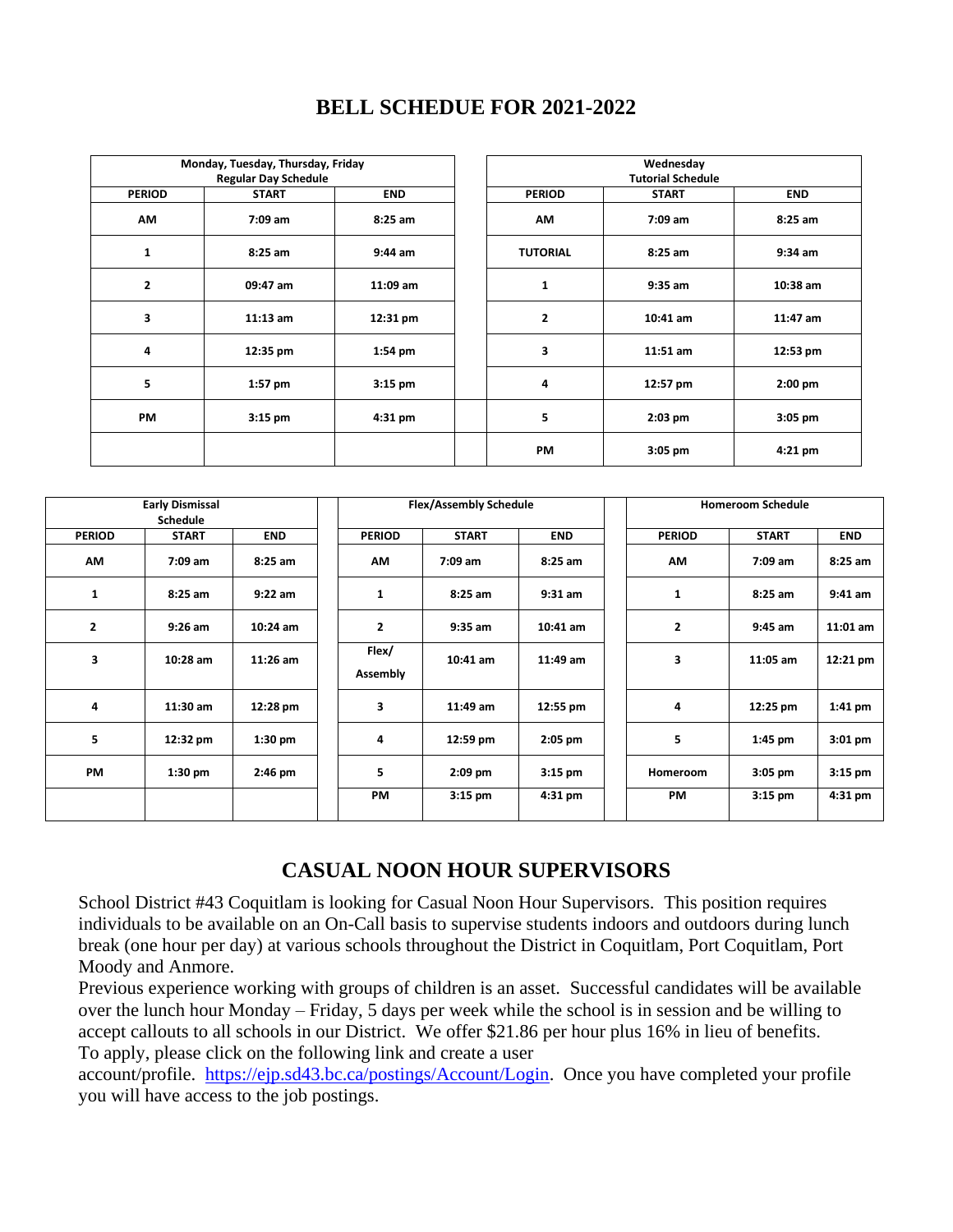## *Centennial Music Notes...*

We can't believe it's already the end of June and our 2021 school year is over. We wanted to share with you some of the performances that our music students have done this spring.

*[Junior and Senior Bands](https://sd43bcca-my.sharepoint.com/:f:/g/personal/mgrier_sd43_bc_ca/EnfuQFlkzw9Et1bu3h50Jy4B8CNWwtM-TWt8b2F_D3JSlw?e=lfb1xL) [Junior and Senior Choirs](https://sd43bcca-my.sharepoint.com/:f:/g/personal/mgrier_sd43_bc_ca/EnO7DoWMWZdGgVv2tbtLZ0YB-i7WBNbS97seE6mbawnOSg?e=jDHB0F)* 

*Senior pianist, Mercy Lin Bass, Koen Marrs Flute, Flower Tan (Blue Skies) Kit Cheah, drums*

We also did our Solo and Small Ensemble project with our senior music students and were able to showcase their ensembles in our theatre, beautifully decorated by our senior music students. We will post the performance link soon.

Have a great summer! Centennial Music Department



#### **MUSICAL THEATRE CLUB**

Do you like to sing, dance, and act? Then this club is for you!!

Centennial is running an after-school Theatre Club next year. This is an opportunity for students to sing, dance, act, and collaborate with others who have a passion for theatre! **The club will run from September 2021 to April 2022, and we will meet 2-3 times/week after school.** There will be a performance in the Theatre in early April 2022. Students will present musical numbers, group numbers, solos and duos. There may be an opportunity to showcase other musical talents like acting and playing instruments. Any students wanting to participate should email Mrs. Hipditch at [shipditch@sd43.bc.ca](mailto:shipditch@sd43.bc.ca) by September 30.

#### **We will need a commitment by September 30, to ensure that choreography of group numbers can run smoothly and successfully.**

Parents, students, past students, and volunteers with experience or desire to help with set design, lighting, and costumes are needed! We hope this program will connect past, current and future Musical Theatre students at Centennial, so that it will be able to continue the amazing contribution to the community that Centennial has done for decades.

Please Email Nicole Hipditch for further information! [shipditch@sd43.bc.ca](mailto:shipditch@sd43.bc.ca)